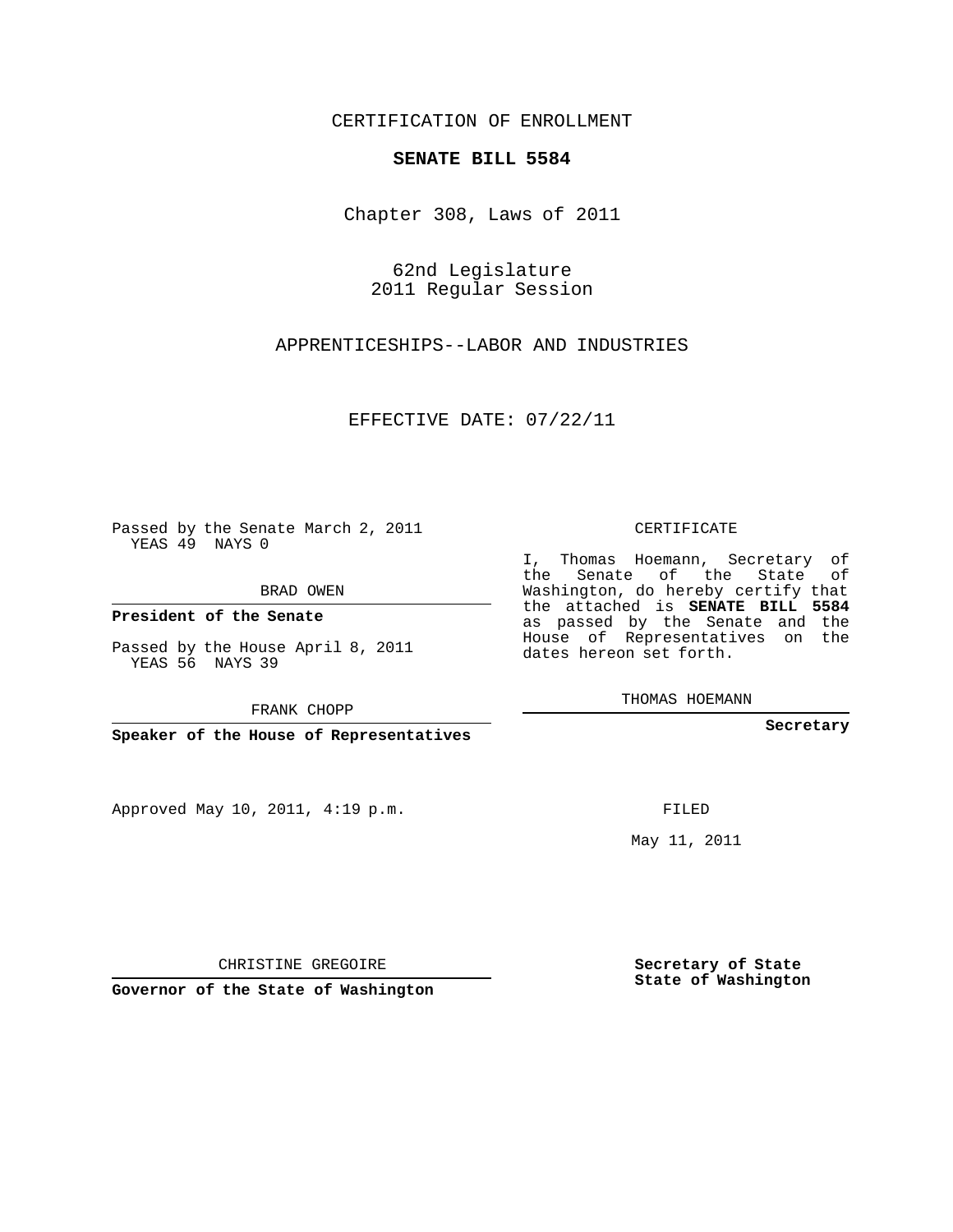## **SENATE BILL 5584** \_\_\_\_\_\_\_\_\_\_\_\_\_\_\_\_\_\_\_\_\_\_\_\_\_\_\_\_\_\_\_\_\_\_\_\_\_\_\_\_\_\_\_\_\_

\_\_\_\_\_\_\_\_\_\_\_\_\_\_\_\_\_\_\_\_\_\_\_\_\_\_\_\_\_\_\_\_\_\_\_\_\_\_\_\_\_\_\_\_\_

Passed Legislature - 2011 Regular Session

**State of Washington 62nd Legislature 2011 Regular Session**

**By** Senators Harper, Kohl-Welles, and Kline; by request of Department of Labor & Industries

Read first time 01/31/11. Referred to Committee on Labor, Commerce & Consumer Protection.

 AN ACT Relating to conforming with federal labor standards for apprenticeship programs; amending RCW 49.04.010, 49.04.030, 49.04.040, 49.04.050, and 49.04.060; and adding a new section to chapter 49.04 4 RCW.

5 BE IT ENACTED BY THE LEGISLATURE OF THE STATE OF WASHINGTON:

 6 **Sec. 1.** RCW 49.04.010 and 2001 c 204 s 1 are each amended to read 7 as follows:

8 The department of labor and industries is the agency with 9 responsibility and accountability for apprenticeship within the state for federal purposes. The director of labor and industries shall 11 appoint ((an)) a regulatory apprenticeship council, composed of three representatives each from employer and employee organizations, respectively. The terms of office of the members of the apprenticeship council first appointed by the director of labor and industries shall be as follows: One representative each of employers and employees shall be appointed for one year, two years, and three years, respectively. Thereafter, each member shall be appointed for a term of three years. The governor shall appoint a public member to the apprenticeship council for a three-year term. The appointment of the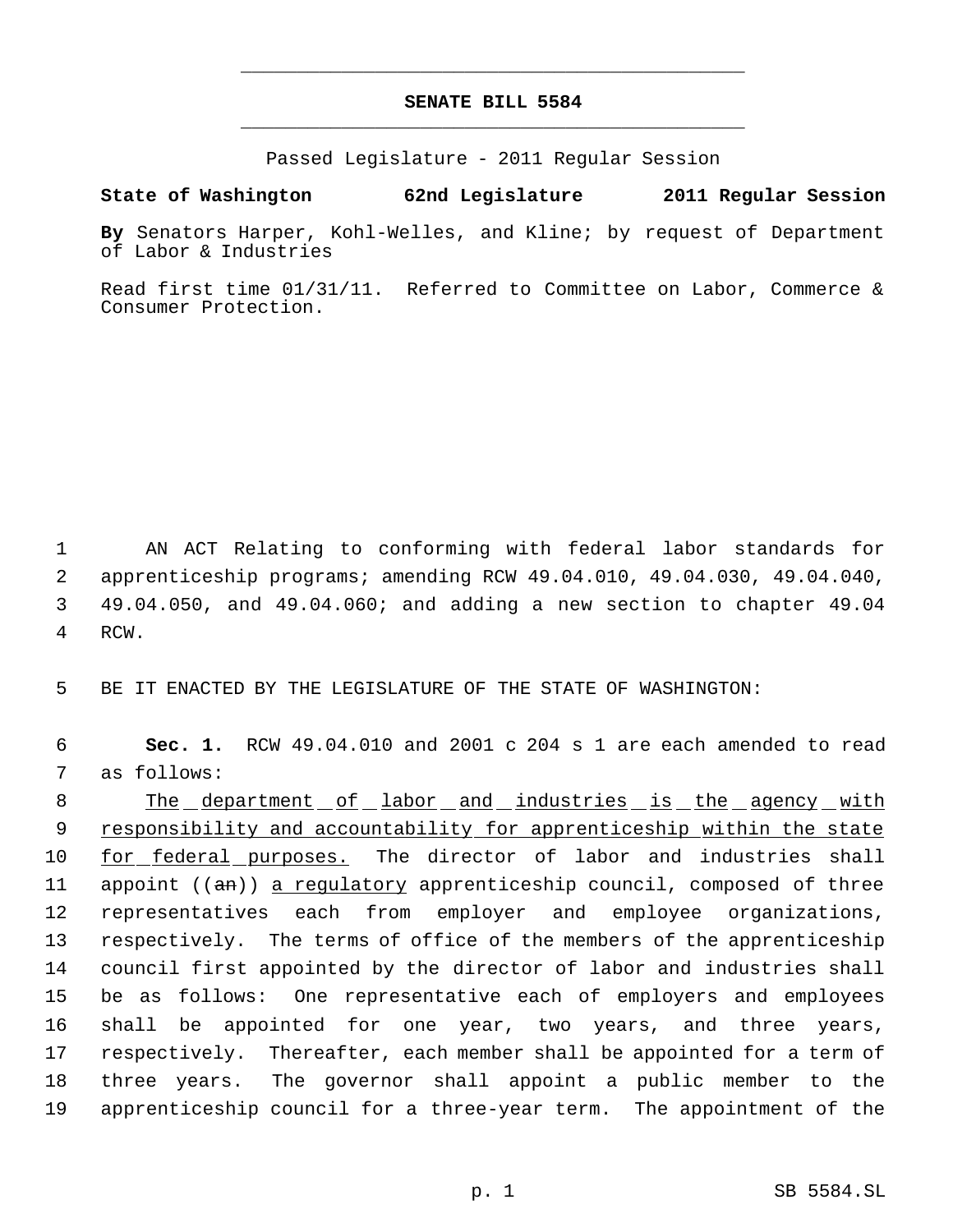public member is subject to confirmation by the senate. Each member shall hold office until a successor is appointed and has qualified and any vacancy shall be filled by appointment for the unexpired portion of the term. A designated representative from each of the following: The workforce training and education coordinating board, state board for community and technical colleges, employment security department, and United States department of labor, apprenticeship, training, employer, and labor services, shall be ex officio members of the apprenticeship council. Ex officio members shall have no vote. Each member of the council, not otherwise compensated by public moneys, shall be reimbursed for travel expenses in accordance with RCW 43.03.050 and 43.03.060 and shall be compensated in accordance with RCW 43.03.240. The apprenticeship council is authorized to approve apprenticeship programs, and establish apprenticeship program standards as rules, including requirements for apprentice-related and supplemental instruction, coordination of instruction with job experiences, and instructor qualifications. The council shall consider recommendations from the state board for community and technical colleges on matters of apprentice-related and supplemental instruction, coordination of instruction with job experiences, and instructor qualifications. The rules for apprenticeship instructor qualifications shall either be by reference or reasonably similar to the applicable requirements 23 established by or pursuant to chapter 28B.50 RCW. The ((council)) 24 director is ((further)) authorized to ((issue such)) adopt rules as may be necessary to carry out the intent and purposes of this chapter, 26 after consultation with the council and receiving the council's 27 recommendations, including a procedure to resolve an impasse should a tie vote of the council occur, and perform such other duties as are hereinafter imposed.

 Not less than once a year the apprenticeship council shall make a report to the director of labor and industries of its activities and findings which shall be available to the public.

 **Sec. 2.** RCW 49.04.030 and 2001 c 204 s 2 are each amended to read as follows:

 ((Subject to the confirmation of the state apprenticeship council 36 by  $-a$  -majority vote,)) The director of labor and industries shall appoint and deputize an assistant director to be known as the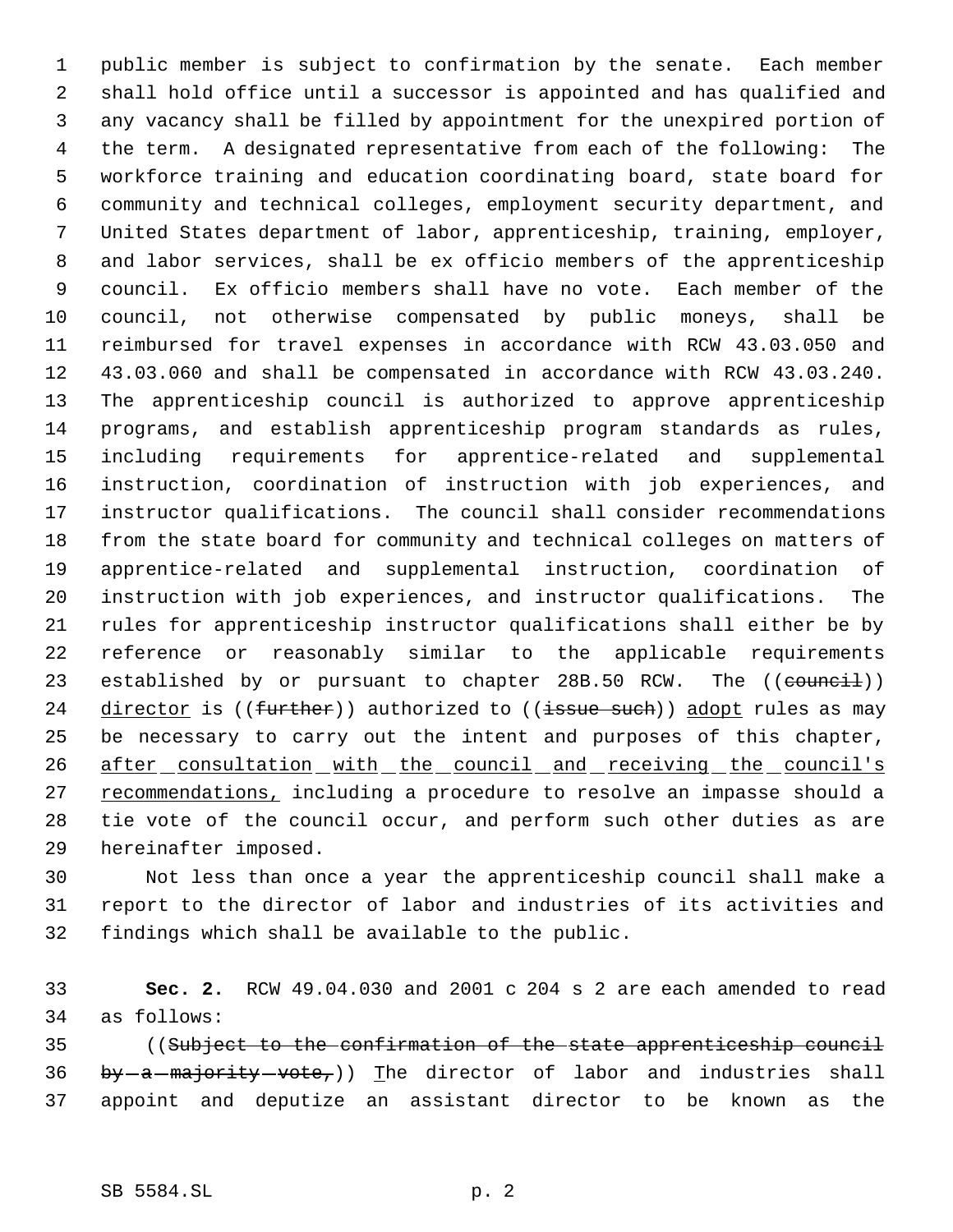supervisor of apprenticeship. Under the supervision of the director of labor and industries and with the advice and guidance of the apprenticeship council, the supervisor shall: (1) Encourage and promote apprenticeship programs conforming to the standards established under this chapter, and in harmony with the policies of the United States department of labor; (2) act as secretary of the apprenticeship council and of state apprenticeship committees; (3) when authorized by the apprenticeship council, register apprenticeship agreements that are in the best interests of the apprentice and conform with standards established under this chapter; (4) keep a record of apprenticeship agreements and upon successful completion issue certificates of 12 completion of apprenticeship; ((and)) (5) when authorized by the 13 council, terminate or cancel any apprenticeship agreements in accordance with the provisions of the agreements; and (6) conduct 15 reviews for compliance with this chapter, rules established under this 16 chapter, and 29 C.F.R. Parts 29 and 30.

 The supervisor may act to bring about the settlement of differences arising out of the apprenticeship agreement where such differences cannot be adjusted locally. The director of labor and industries is authorized to appoint such other personnel as may be necessary to aid the supervisor of apprenticeship in the execution of the supervisor's functions under this chapter.

 **Sec. 3.** RCW 49.04.040 and 2001 c 204 s 3 are each amended to read as follows:

 Upon July 22, 2001, all newly approved apprenticeship programs must be represented by either a unilateral or joint apprenticeship committee. Apprenticeship committees must conform to this chapter, the 28 rules adopted ((by the apprenticeship council)) under this chapter, and 29 29 C.F.R. Parts 29 and 30 and must be approved by the apprenticeship 30 council. ((Apprenticeship committees  $max$  be approved whenever the  $apprentice - training - needs - justify - such - establishment.)$  Such apprenticeship committees shall be composed of an equal number of employer and employee representatives who may be chosen:

 (1) From names submitted by the respective local or state employer and employee organizations served by the apprenticeship committee; or (2) In a manner which selects representatives of management and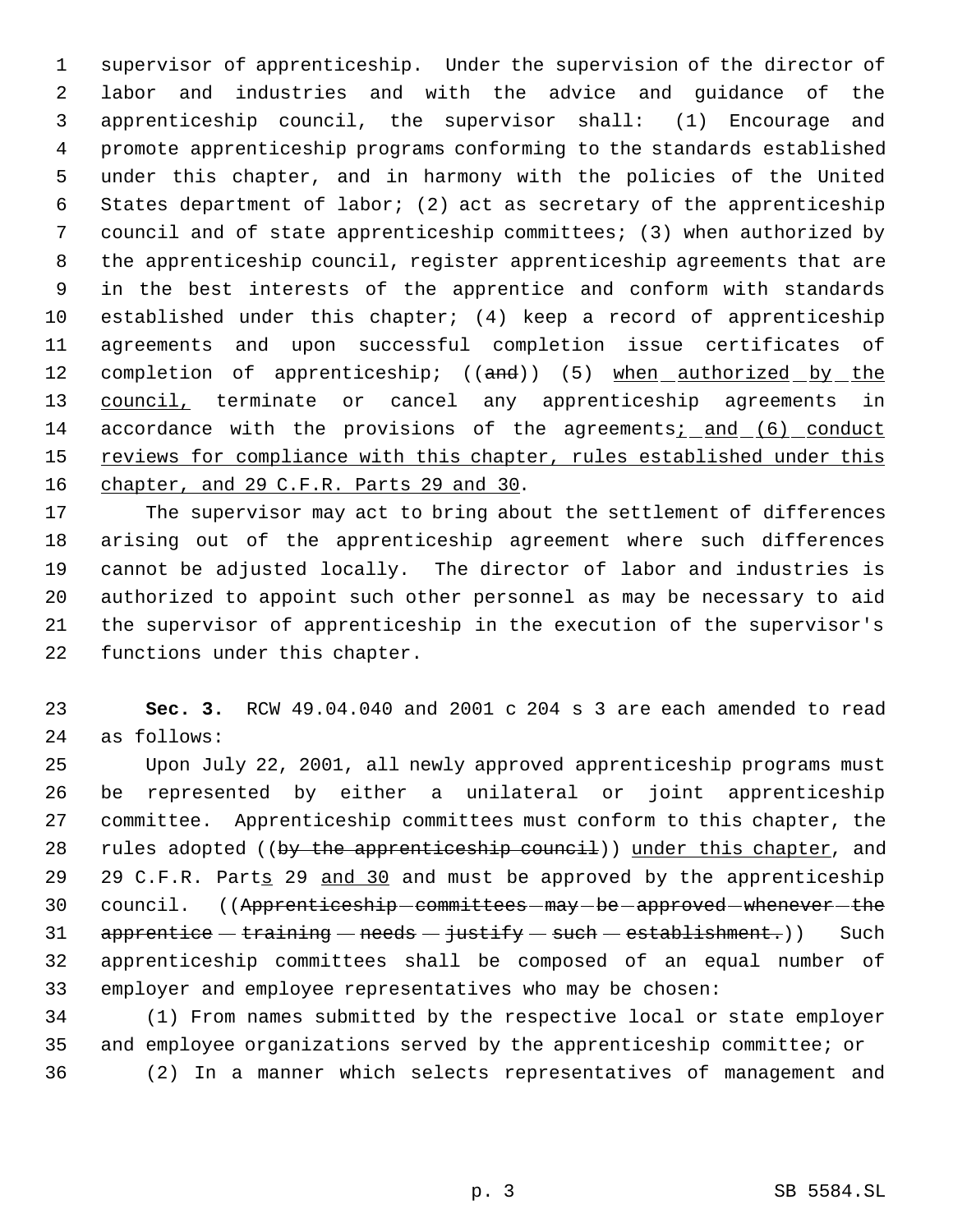nonmanagement served by the apprenticeship committee. The council may act as the apprentice representative when the council determines there is no feasible method to choose nonmanagement representatives.

 Apprenticeship committees shall devise standards for apprenticeship programs and operate such programs in accordance with the standards 6 established by this chapter and by ((council-adopted)) rules adopted 7 under this chapter. The council and supervisor may provide aid and technical assistance to apprenticeship program sponsors and applicants, or potential applicants.

 **Sec. 4.** RCW 49.04.050 and 2001 c 204 s 4 are each amended to read as follows:

 To be eligible for registration, apprenticeship program standards 13 must conform to the rules adopted ((by-the-apprenticeship-council)) 14 under this chapter.

 **Sec. 5.** RCW 49.04.060 and 2001 c 204 s 5 are each amended to read as follows:

 For the purposes of this chapter an apprenticeship agreement is a written agreement between an apprentice and either the apprentice's 19 ((employer - or - employers)) program sponsor, or an apprenticeship 20 committee acting as agent for ((an employer or employers)) a program 21 sponsor, containing the terms and conditions of the employment and training of the apprentice.

 NEW SECTION. **Sec. 6.** A new section is added to chapter 49.04 RCW to read as follows:

 (1) Any decision of the apprenticeship council affecting registration and oversight of apprenticeship programs and agreements for federal purposes may be appealed to the director of labor and industries by filing a notice of appeal with the director within thirty days of the apprenticeship council's written decision. Any decision of the council affecting registration and oversight of apprenticeship programs and agreements for federal purposes not appealed within thirty days is final and binding, and not subject to further appeal.

 (2) Upon receipt of a notice of appeal, the director or designee shall review the record created by the council and shall issue a